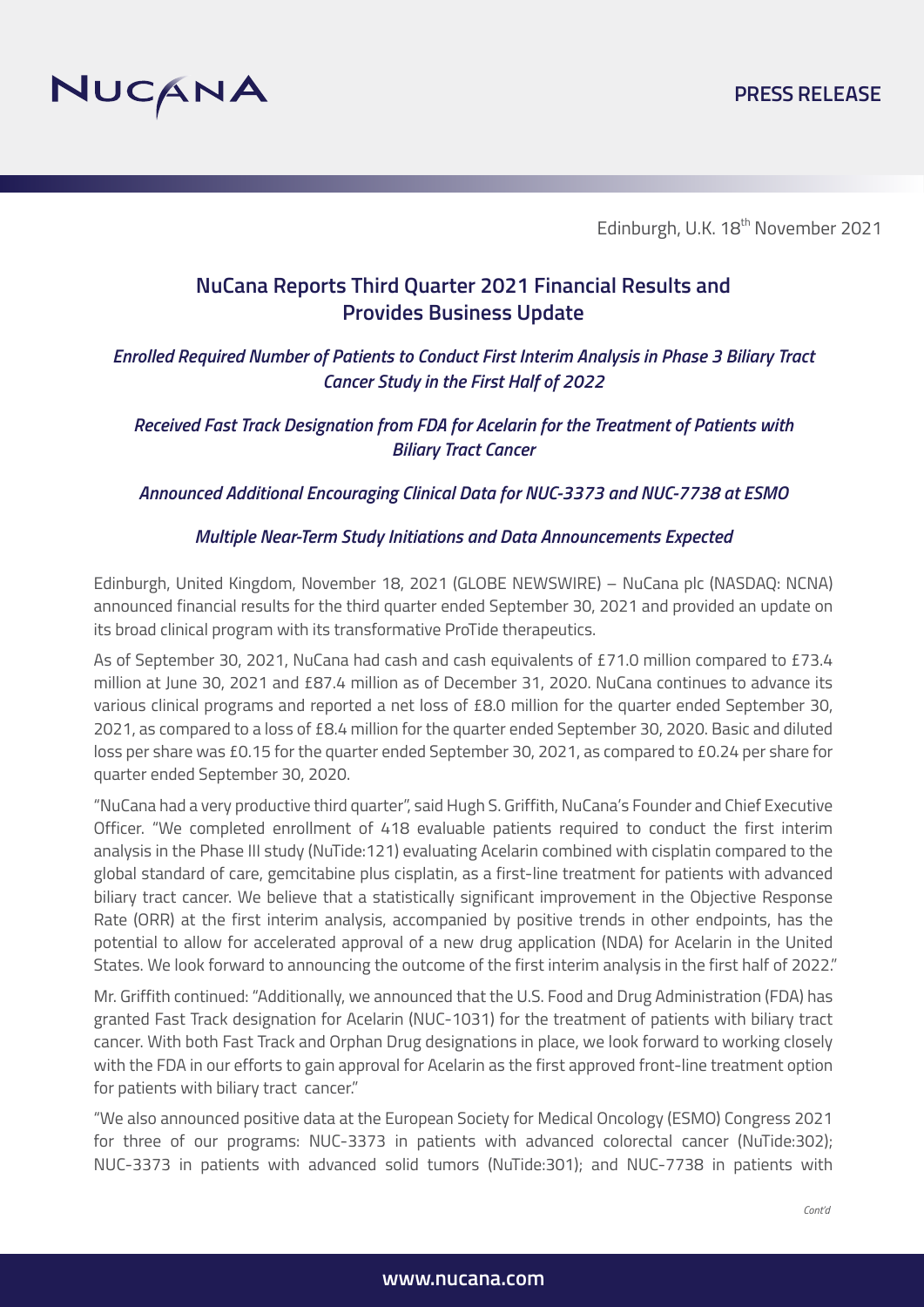

### **PRESS RELEASE**

Edinburgh, U.K. 18<sup>th</sup> November 2021

advanced solid tumors (NuTide:701)," said Mr. Griffith. "Building on the exciting data presentations we made earlier in the year at AACR and ASCO GI, the data presented at ESMO continue to support the broad potential of our ProTide technology by demonstrating encouraging efficacy signals, durable anti-cancer activity and favorable safety and pharmacokinetic profiles."

Mr. Griffith added: "We would like to express our sincere appreciation to Rafaèle Tordjman who retired as a director in September after ten years on the NuCana Board. We are also pleased to have welcomed Elliott Levy, who was most recently SVP of Global Development and R&D Strategy at Amgen, to the NuCana Board in November."

Mr. Griffith concluded: "Throughout the remainder of 2021 and in the first half of 2022, we look forward to achieving multiple milestones, including: initiating a Phase III study of NUC-3373 in combination with other agents for patients with colorectal cancer, subject to anticipated regulatory feedback; reporting additional data from the Phase Ib / Phase II study of NUC-3373 in combination with other agents for patients with colorectal cancer; and initiating and reporting data from the Phase II study of NUC-7738 in patients with solid tumors."

#### **Anticipated Milestones: Q4 2021 & H1 2022**

- Acelarin *(a ProTide transformation of gemcitabine)* In the first half of 2022, NuCana expects to:
	- Announce whether the overall response rate objective for the first interim data from the  $\blacksquare$  Phase III study of Acelarin combined with cisplatin as a first-line treatment for patients with advanced biliary tract cancer has been met, which may allow for accelerated approval of an NDA submission in the United States.
- NUC-3373 *(a ProTide transformation of 5-FU)* In Q4 2021, NuCana expects to:
	- Initiate a Phase III study of NUC-3373 in combination with other agents for patients with  $\blacksquare$ colorectal cancer, subject to anticipated regulatory feedback.

In the first half of 2022, NuCana expects to:

- Initiate a Phase Ib / Phase II basket study of NUC-3373 in combination with other agents in a  $\overline{a}$ variety of solid tumors; and
- Expand the Phase Ib / Phase II study of NUC-3373 in combination with other agents for  $\Box$  patients with colorectal cancer to include second-line colorectal cancer patients, as well as evaluate NUC-3373 in combination with monoclonal antibodies such as bevacizumab (Avastin®).

#### • NUC-7738 *(a ProTide transformation of 3'-deoxyadenosine)* In Q4 2021, NuCana expects to:

Initiate the Phase II study of NUC-7738 in patients with solid tumors.  $\blacksquare$ 

In the first half of 2022, NuCana expects to:

Report data from the Phase II study of NUC-7738 in patients with solid tumors.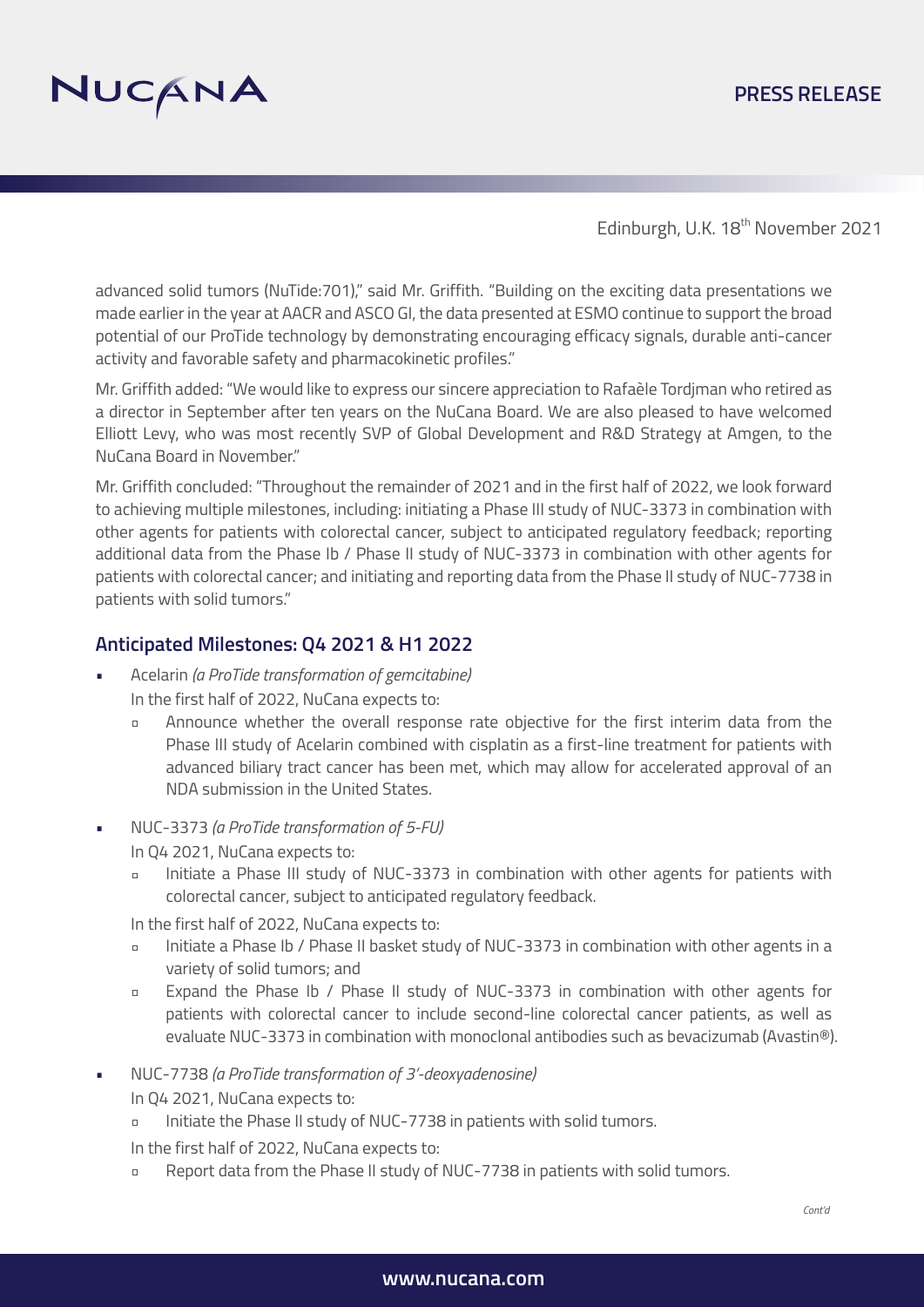

#### **About NuCana plc**

NuCana is a clinical-stage biopharmaceutical company focused on significantly improving treatment outcomes for patients with cancer by applying our ProTide technology to transform some of the most widely prescribed chemotherapy agents, nucleoside analogs, into more effective and safer medicines. While these conventional agents remain part of the standard of care for the treatment of many solid and hematological tumors, their efficacy is limited by cancer cell resistance mechanisms and they are often poorly tolerated. Utilizing our proprietary technology, we are developing new medicines, ProTides, designed to overcome key cancer resistance mechanisms and generate much higher concentrations of anti-cancer metabolites in cancer cells. NuCana's robust pipeline includes three ProTides in clinical development. Acelarin and NUC-3373, are new chemical entities derived from the nucleoside analogs gemcitabine and 5-fluorouracil, respectively, two widely used chemotherapy agents. Acelarin is in a Phase 3 study for patients with advanced biliary tract cancer. NUC-3373 is in a Phase 1b/2 study in patients with metastatic colorectal cancer. Our third ProTide, NUC-7738, is a transformation of a novel anti-cancer nucleoside analog (3'-deoxyadenosine) and is in a Phase 1 study for patients with advanced solid tumors.

#### **Forward-Looking Statements**

This press release may contain "forward-looking" statements within the meaning of the Private Securities Litigation Reform Act of 1995 that are based on the beliefs and assumptions and on information currently available to management of NuCana plc (the "Company"). All statements other than statements of historical fact contained in this press release are forward-looking statements, including statements concerning the Company's planned and ongoing clinical studies for the Company's product candidates and the potential advantages of those product candidates, including Acelarin, NUC-3373 and NUC-7738; the initiation, enrollment, timing, progress, release of data from and results of those planned and ongoing clinical studies; the potential benefits of Fast Track designation for Acelarin and the Company's ability to submit an NDA for Acelarin under the FDA's accelerated approval program or at all; the Company's goals with respect to the development, regulatory pathway and potential use, if approved, of each of its product candidates; and the utility of prior non-clinical and clinical data in determining future clinical results. In some cases, you can identify forward-looking statements by terminology such as "may," "will," "should," "expects," "plans," "anticipates," "believes," "estimates," "predicts," "potential" or "continue" or the negative of these terms or other comparable terminology. Forward-looking statements involve known and unknown risks, uncertainties and other factors that may cause the Company's actual results, performance or achievements to be materially different from any future results, performance or achievements expressed or implied by the forward-looking statements. These risks and uncertainties include, but are not limited to, the risks and uncertainties set forth in the "Risk Factors" section of the Company's Annual Report on Form 20-F for the year ended December 31, 2020 filed with the Securities and Exchange Commission ("SEC") on March 4, 2021, and subsequent reports that the Company files with the SEC. Forward-looking statements represent the Company's beliefs and assumptions only as of the date of this press release. Although the Company believes that the expectations reflected in the forward-looking statements are reasonable, it cannot guarantee future results, levels of activity, performance or achievements. Except as required by law, the Company assumes no obligation to publicly update any forward-looking statements for any reason after the date of this press release to conform any of the forward-looking statements to actual results or to changes in its expectations.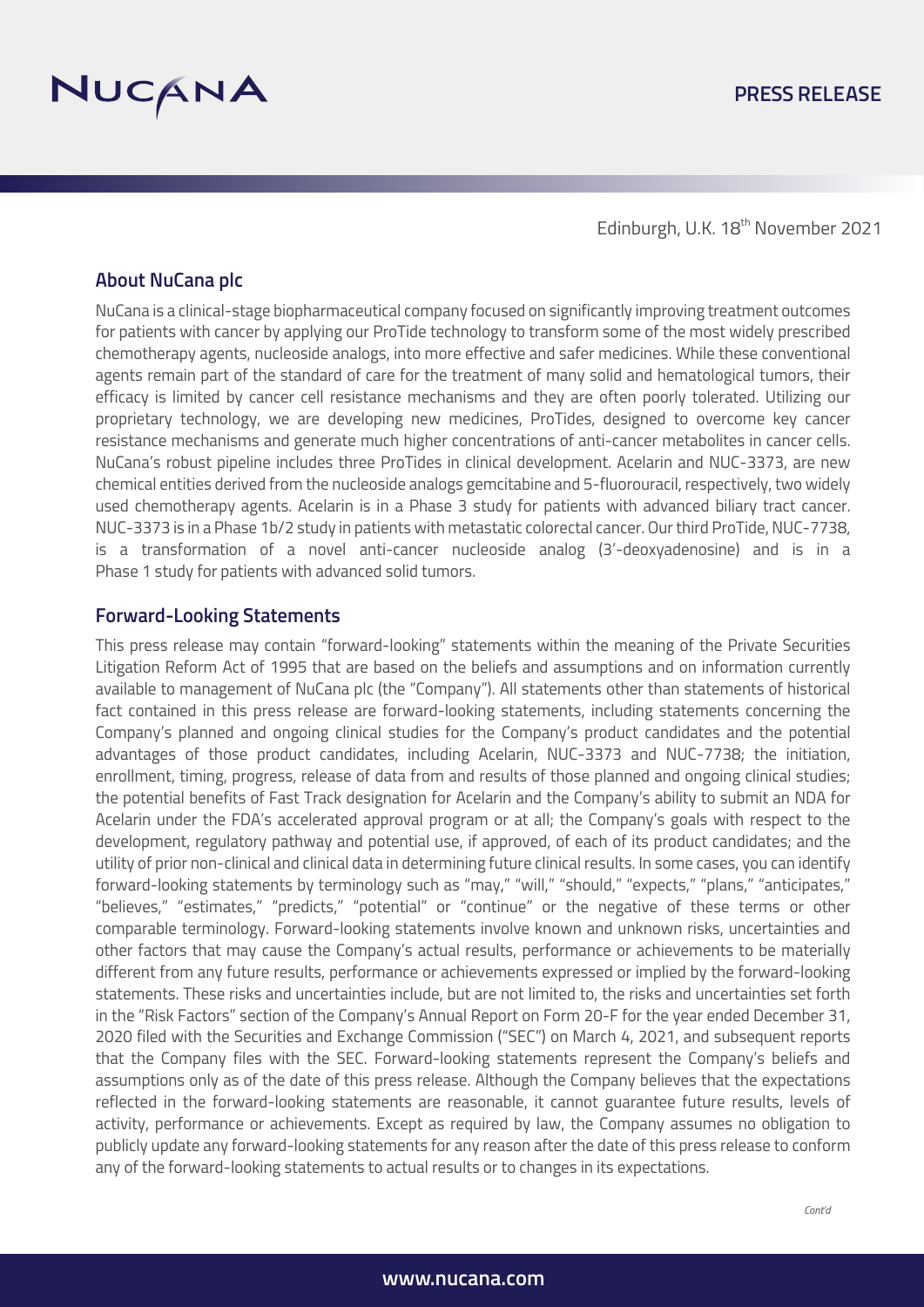

# **Unaudited Condensed Consolidated Statements of Operations**

|                                     | For the three months ended |                                       |           | For the nine months ended<br>September 30, |  |
|-------------------------------------|----------------------------|---------------------------------------|-----------|--------------------------------------------|--|
|                                     |                            | September 30,                         |           |                                            |  |
|                                     | 2021                       | 2020                                  | 2021      | 2020                                       |  |
|                                     |                            | (in thousands, except per share data) |           |                                            |  |
|                                     | f                          | f                                     | f         | f                                          |  |
| Research and development expenses   | (8,971)                    | (6, 117)                              | (26, 200) | (17, 918)                                  |  |
| Administrative expenses             | (2,277)                    | (1,906)                               | (6,456)   | (5, 144)                                   |  |
| Net foreign exchange gains (losses) | 1,274                      | (1,601)                               | 488       | 610                                        |  |
| <b>Operating loss</b>               | (9, 974)                   | (9,624)                               | (32, 168) | (22, 452)                                  |  |
| Finance income                      | 22                         | 26                                    | 81        | 234                                        |  |
| Loss before tax                     | (9,952)                    | (9,598)                               | (32,087)  | (22, 218)                                  |  |
| Income tax credit                   | 1,911                      | 1,204                                 | 5,198     | 3,797                                      |  |
| Loss for the period                 | (8,041)                    | (8, 394)                              | (26, 889) | (18, 421)                                  |  |
|                                     |                            |                                       |           |                                            |  |
| Basic and diluted loss per share    | (0.15)                     | (0.24)                                | (0.52)    | (0.55)                                     |  |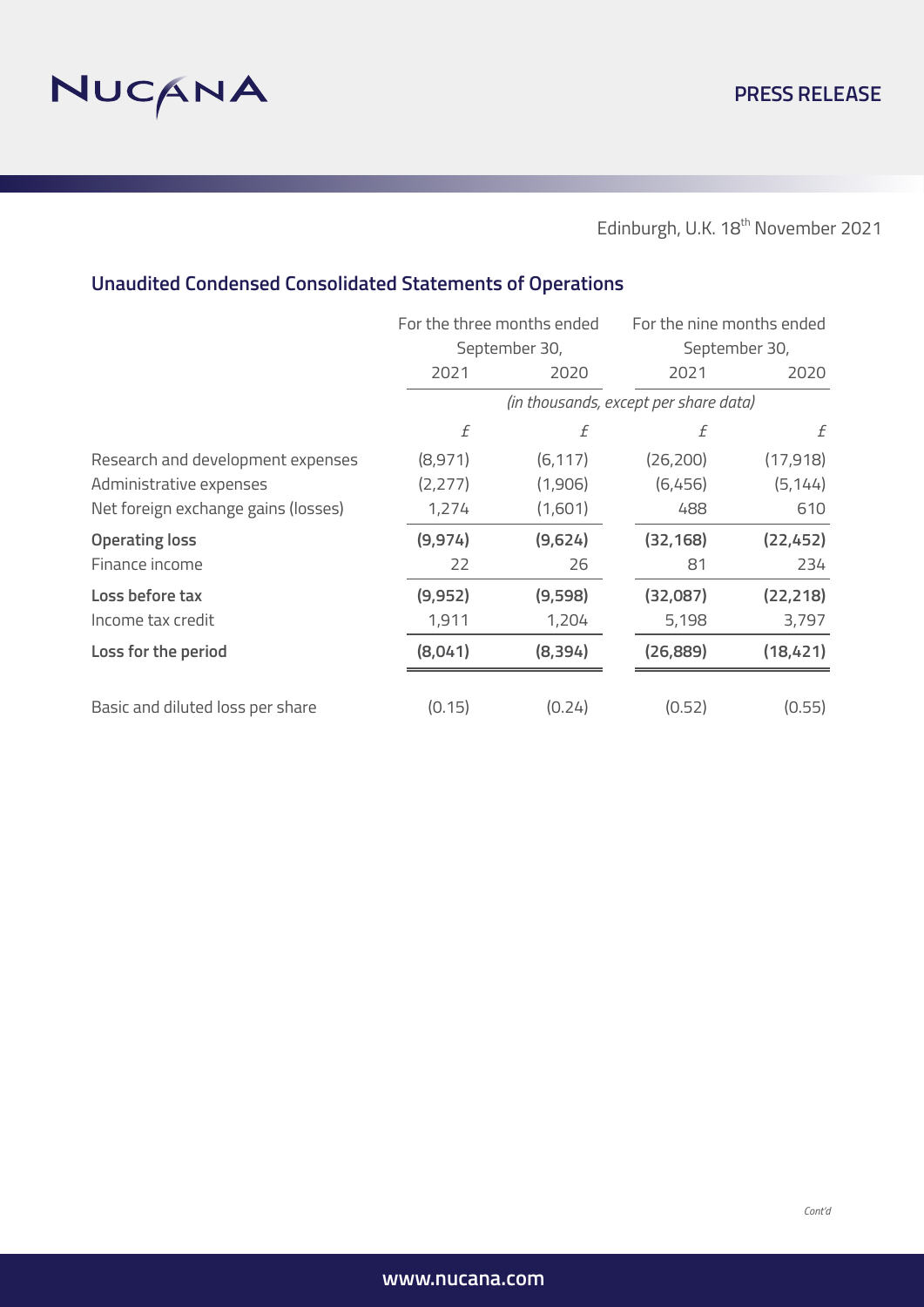

# **Unaudited Condensed Consolidated Statements of Financial Position**

|                                                              | September 30,<br>2021 | December 31,<br>2020 |  |
|--------------------------------------------------------------|-----------------------|----------------------|--|
|                                                              |                       | (in thousands)       |  |
| <b>Assets</b>                                                | f                     | f                    |  |
| Non-current assets                                           |                       |                      |  |
| Intangible assets                                            | 4,896                 | 4,753                |  |
| Property, plant and equipment                                | 952                   | 1,189                |  |
| Deferred tax asset                                           | 34                    | 44                   |  |
| Other non-current assets                                     | 2,600                 |                      |  |
|                                                              | 8,482                 | 5,986                |  |
| <b>Current assets</b>                                        |                       |                      |  |
| Prepayments, accrued income and other receivables            | 5,133                 | 4,628                |  |
| Current income tax receivable                                | 5,143                 | 9,822                |  |
| Cash and cash equivalents                                    | 71,027                | 87,356               |  |
|                                                              | 81,303                | 101,806              |  |
| <b>Total assets</b>                                          | 89,785                | 107,792              |  |
| <b>Equity and liabilities</b><br><b>Capital and reserves</b> |                       |                      |  |
| Share capital and share premium                              | 143,136               | 142,937              |  |
| Other reserves                                               | 70,395                | 66,887               |  |
| Accumulated deficit                                          | (136,084)             | (110, 594)           |  |
| Total equity attributable to equity holders of the Company   | 77,447                | 99,230               |  |
| <b>Non-current liabilities</b>                               |                       |                      |  |
| Provisions                                                   | 46                    | 46                   |  |
| Lease liabilities                                            | 195                   | 367                  |  |
|                                                              | 241                   | 413                  |  |
| <b>Current liabilities</b>                                   |                       |                      |  |
| Trade payables                                               | 3,891                 | 2,257                |  |
| Payroll taxes and social security                            | 152                   | 177                  |  |
| Accrued expenditure                                          | 7,811                 | 5,437                |  |
| Lease liabilities                                            | 243                   | 278                  |  |
|                                                              | 12,097                | 8,149                |  |
| <b>Total liabilities</b>                                     | 12,338                | 8,562                |  |
|                                                              |                       | 107,792              |  |
| <b>Total equity and liabilities</b>                          | 89,785                |                      |  |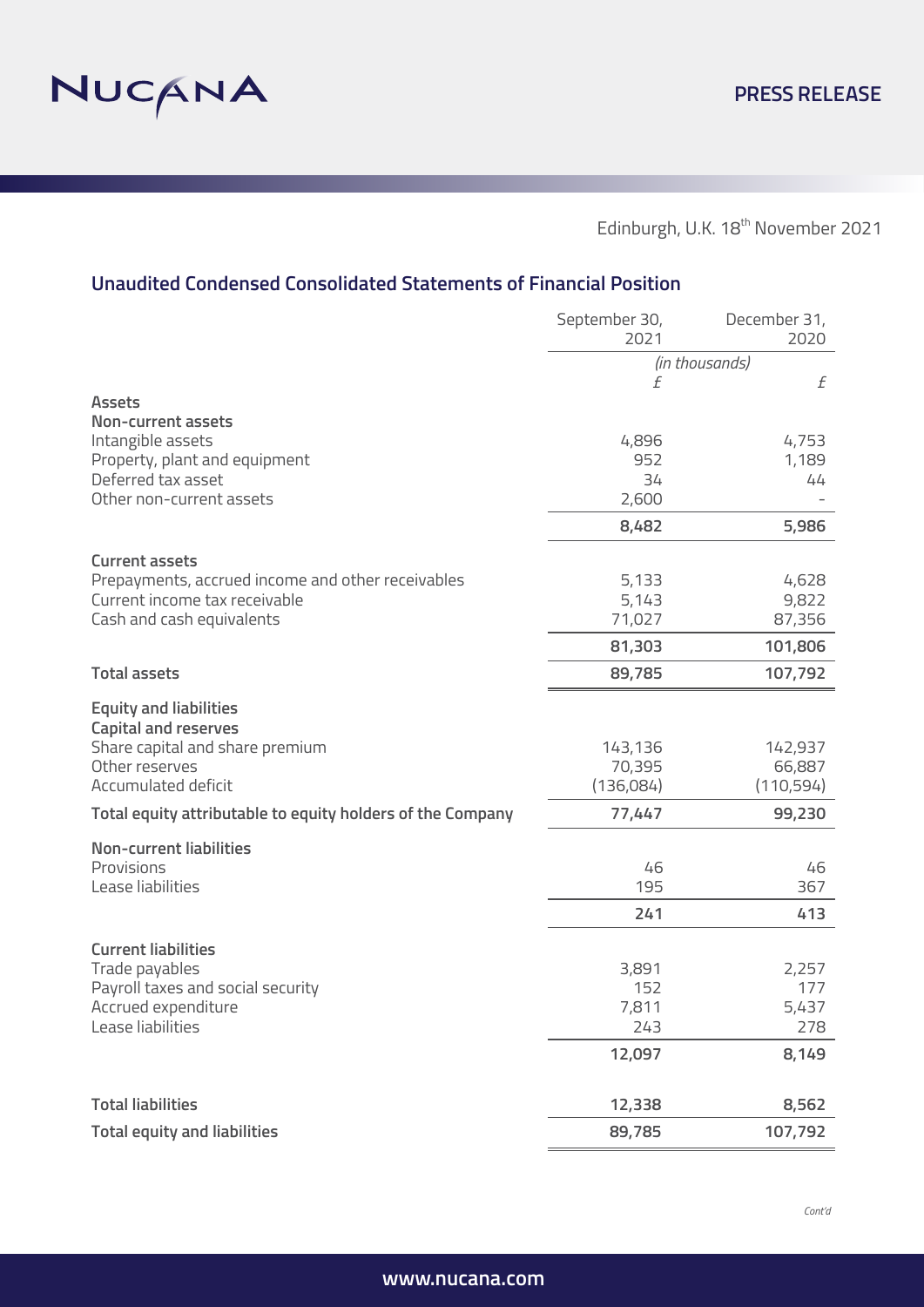

# **Unaudited Condensed Consolidated Statements of Cash Flows**

|                                                                    | For the nine months ended |                |
|--------------------------------------------------------------------|---------------------------|----------------|
|                                                                    | September 30,             |                |
|                                                                    | 2021                      | 2020           |
|                                                                    |                           | (in thousands) |
|                                                                    | $\boldsymbol{f}$          | £              |
| <b>Cash flows from operating activities</b><br>Loss for the period | (26,889)                  | (18, 421)      |
| Adjustments for:                                                   |                           |                |
| Income tax credit                                                  | (5, 198)                  | (3,797)        |
| Amortization and depreciation                                      | 673                       | 667            |
| Finance income<br>Interest expense on lease liabilities            | (81)<br>15                | (234)<br>20    |
| Share-based payments                                               | 4,919                     | 3,069          |
| Net foreign exchange gains                                         | (533)                     | (619)          |
|                                                                    |                           |                |
|                                                                    | (27,094)                  | (19, 315)      |
| Movements in working capital:                                      |                           |                |
| Increase in prepayments, accrued income and other receivables      | (497)                     | (408)          |
| Increase in trade payables                                         | 1,634                     | 1,778          |
| Increase in payroll taxes, social security and accrued expenditure | 2,333                     | 1,153          |
| Movements in working capital                                       | 3,470                     | 2,523          |
| <b>Cash used in operations</b>                                     | (23, 624)                 | (16, 792)      |
| Net income tax received                                            | 9,888                     | 4,152          |
| Net cash used in operating activities                              | (13, 736)                 | (12, 640)      |
| <b>Cash flows from investing activities</b>                        |                           |                |
| Interest received                                                  | 79                        | 300            |
| Payments for property, plant and equipment                         | (43)                      | (350)          |
| Payments for intangible assets                                     | (537)                     | (1,079)        |
| Payments for other non-current assets                              | (2, 597)                  |                |
| Net cash used in investing activities                              | (3,098)                   | (1, 129)       |
| <b>Cash flows from financing activities</b>                        |                           |                |
| Payments of lease liabilities                                      | (222)                     | (223)          |
| Proceeds from issue of share capital - exercise of share options   | 198                       | 15             |
| Proceeds from issue of share capital                               |                           | 66,581         |
| Share issue expenses                                               |                           | (4,499)        |
| Net cash (used in) from financing activities                       | (24)                      | 61,874         |
| Net (decrease) increase in cash and cash equivalents               | (16,858)                  | 48,105         |
| Cash and cash equivalents at beginning of period                   | 87,356                    | 51,962         |
| Effect of exchange rate changes on cash and cash equivalents       | 529                       | 611            |
|                                                                    |                           |                |
| Cash and cash equivalents at end of period                         | 71,027                    | 100,678        |